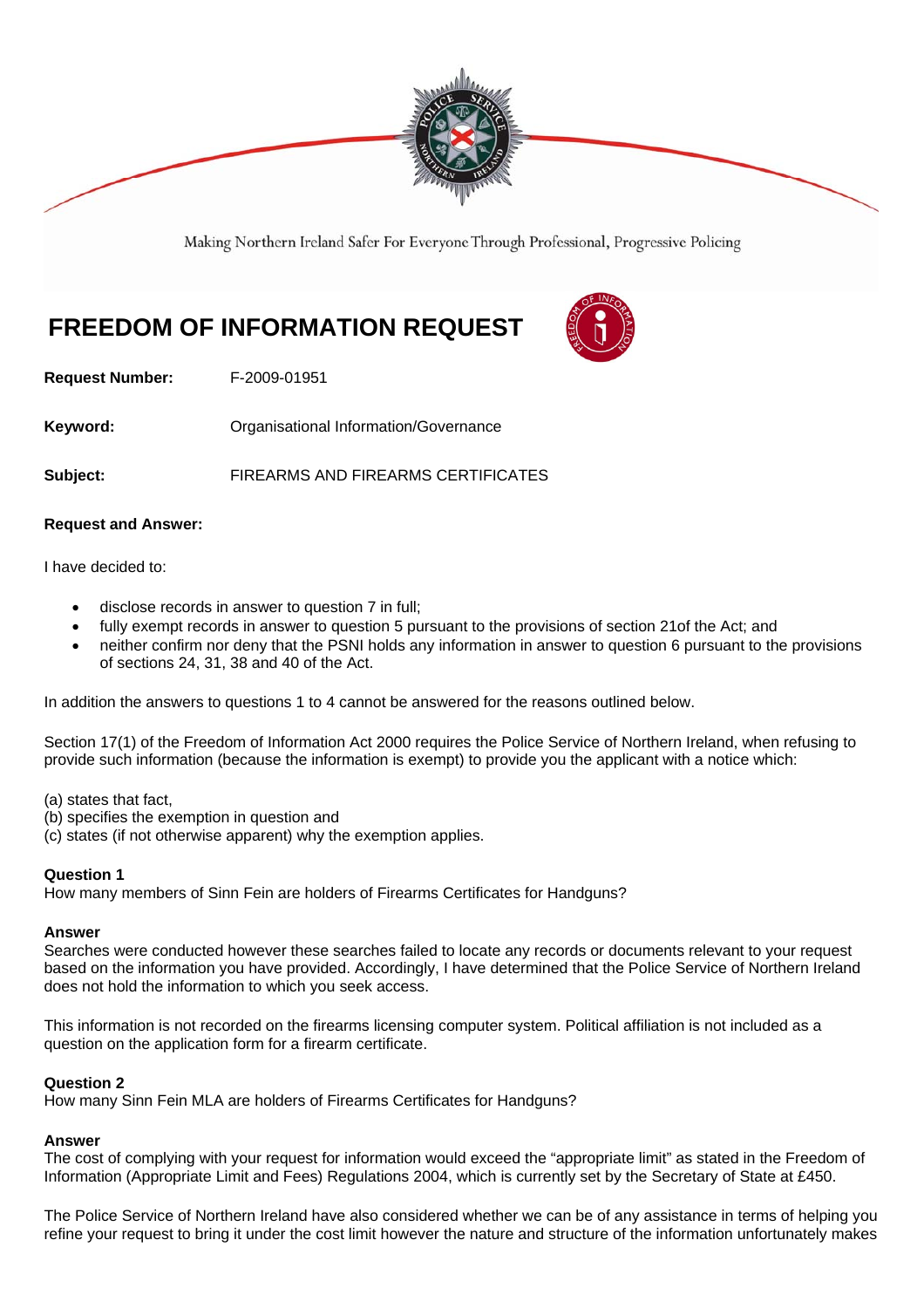this impossible.

Holders of Firearms Certificates for handguns are not identified on the database as MLAs, (Sinn Fein or otherwise). Each physical file would need to be manually researched to ascertain if the applicant had declared whether he/she was a Sinn Fein MLA. There are currently over 13,000 handguns held on firearm certificate. Estimating an average of 15 minutes per file results in search and retrieval costs massively in excess of the appropriate limit. Accuracy of any such exercise would also be dependent upon the applicant having made the appropriate declaration as outlined above.

## **Question 3**

Do the drivers or Personal Protection Persons of Sinn Fein MLA carry weapons?

#### **Answer**

The PSNI do not hold any information of this type as there are no means for registering or recording the carriage of "weapons". The only information of this type that would be likely to be held would be where persons have been detected for offences such as possession of offensive weapons contrary to Article 22(1) of the Public Order (Northern Ireland) Order 1987, but records of such detections is obviously not the nature or focus of this question.

## **Question 4**

How many ex prisoners are allowed to carry handguns for personal protection?

## **Answer**

The cost of complying with your request for information would exceed the "appropriate limit" as stated in the Freedom of Information (Appropriate Limit and Fees) Regulations 2004, which is currently set by the Secretary of State at £450.

The Police Service of Northern Ireland have also considered whether we can be of any assistance in terms of helping you refine your request to bring it under the cost limit however the nature and structure of the information unfortunately makes this impossible.

This information is not readily available from the system. Records do not identify holders of Firearms Certificates as having served sentences of imprisonment. This information is held on physical file as part of the application process. The most recent statistics produced in relation to personal protection weapons indicated that there are currently over 3000 held on firearm certificate. To retrieve this information would require a manual search of each physical file to obtain the information. Estimating an average of 10 minutes per file results in search and retrieval costs massively in excess of the appropriate limit.

## **Question 5**

How many retired police officers have had a renewal application for their personal protection weapon turned down?

#### **Answer**

Pursuant to the provisions of Section 21 of the Freedom of Information Act 2000 it has been decided to refuse access to the information you have requested. Section 21 of the Act provides that information which is reasonably accessible to the applicant by other means is exempt information.

The information you have requested is available from the Police Service of Northern Ireland's Publication Scheme. To access our Publication Scheme please visit our website at http://www.psni.police.uk/personal\_protection\_weapons.pdf

## **Question 6**

How many MLA in total have a personal protection weapon or a driver or a personal protection person who carries a weapon?

#### **Answer**

Section 1 of the Freedom of Information Act 2000 (FOIA) places two duties on public authorities. The first duty at s1 (1) (a) is to confirm or deny whether the information specified in a request is held. The second duty at s1 (1) (b) is to disclose information that has been confirmed as being held.

In accordance with the Act, this letter represents a Refusal Notice for this particular question. The Police Service of Northern Ireland can neither confirm nor deny that it holds the information you have requested. I can, however, advise you, as required by Section 17 of the Act that such information, if it were to exist, would be reasonably expected to be exempted under Section 24(2) National Security; Section 31(3) Law Enforcement; Section 38(2) Health and Safety and Section 40(5) Personal Information.

A Firearm Certificate for a Personal Protection Weapon will only be authorised where there is a 'verifiable specific risk' to the life of an individual and that the possession of a firearm is a reasonable, proportionate and necessary measure to protect their life. The PSNI have previously released information in relation to the general threat level relating to the activities of dissident terrorist organisations in Northern Ireland. There are currently 108 elected MLAs in Northern